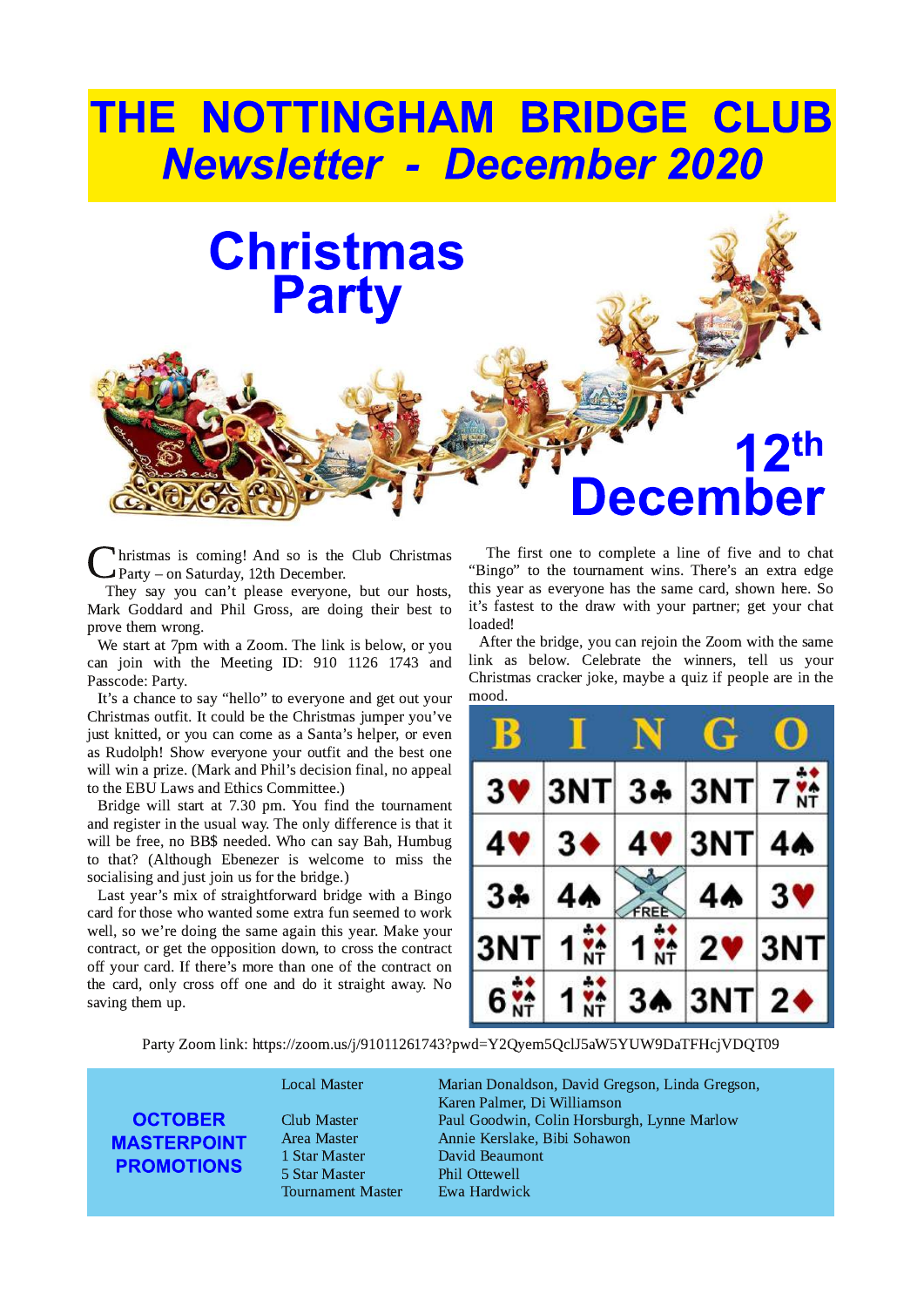### **Jordan Cup**



ohn Edwards was the winner of our individual J onn Euwarus was the where  $\sim$  1.1.<br>competition, the Jordan Cup. Many members will be unaware of the Jordan Cup; indeed its origins seem to be forgotten. It was first run in 1976 when it was won by the late Ted Fisher. It ran again for the next two years, but there was then a break until 1983 when it was again won by Ted. This year is the first time the competition has been run since then. We are grateful to Carol Fisher for bringing the existence of the cup to our attention.

1977 **Dudley Sheppard** 1978 **Max Finesilver** 1976 & 1983 **Ted Fisher** 2020 John Edwards

### What do you do ... when there's a revoke?

ne benefit of playing online is that the most common forms of mistake at the table are prevented by the software. So, when we get back to a real table, we will need to re-learn what to do. In preparation for those days, this article looks at what to do when there is a revoke.

#### What's a revoke?

The most common form of a revoke is when someone can follow suit, but instead plays a card from a different suit. The card they played is known as the revoke card. (Technically, revokes can also occur in other situations such as when you fail to play a penalty card.) You may find some people call it reneging rather than revoking.

#### The short answer?

When I started to write this, I was planning to say that, when you notice a revoke, you should just call the director. But then I realised this wasn't the full story.

If you notice a revoke there is no law that says you have to mention it. (In fact, under the laws, dummy is forbidden to mention that the opposition may have revoked until the end of the play.) While it's against the laws to revoke deliberately or to attempt to disguise a revoke, there's no requirement to tell the other players at any point that you have revoked. That's what the laws say, but many players feel it's better to confess than risk a reputation for poor sportsmanship. In fact, if you notice the revoke soon enough, the director can sort things out so that you don't suffer too much damage for your mistake.

#### A bit of history

The laws of bridge are designed to deal with mistakes at the table in the fairest way for all four players. This is often referred to as "restoring equity". Historically, the one exception has been for revokes. Traditionally, penalties for revokes were imposed as a deterrent. A malicious revoke can cut declarer off from dummy and deprive them of a fistful of tricks. Even after a careless revoke, it can be challenging to decide what might have happened if the revoke hadn't taken place.

A century ago, a revoke incurred a penalty of three tricks. When this was reduced to two tricks in 1928, it met with some criticism. Indeed, one writer protested that the penalty should have been increased rather than diminished. The laws have moved on a long way since then, and a revoke may not even result in a single penalty trick. But you will come across some people who still think that there is an automatic penalty of two tricks, so always call the director and never attempt to deal with a revoke amongst yourselves.

#### **Help the director**

A director can usually deal with a revoke very quickly, especially if you help them:

\* Once attention has been drawn to a revoke, no-one should play another card until the director has dealt with the revoke.

\* Point out the revoke card to the director. If it is face down, don't turn it over. (If there is a dispute as to whether there has been a revoke, keep the cards in order and complete the play. After play, you can then check whether there has indeed been a revoke and, if necessary, call the director back.)

\* If the trick has been completed, say which side won the trick and whether or not it was won with the revoke card. (In normal play, a revoke card wins by ruffing in a suit contract.)

#### It happens to us all

It's natural to be cross with yourself when you revoke. But there can be few bridge players who haven't revoked at some time. That includes me, and I've see far better players than me do it, too. The director won't give you a telling off, they will just tell you what to  $do$  – which may or may not include any penalty tricks. Their parting words will often be "but if, at the end of the play, you feel you have been further disadvantaged, call me back". So, when you later find yourself cut off from that long suit in dummy, all need not be lost.

David Dunford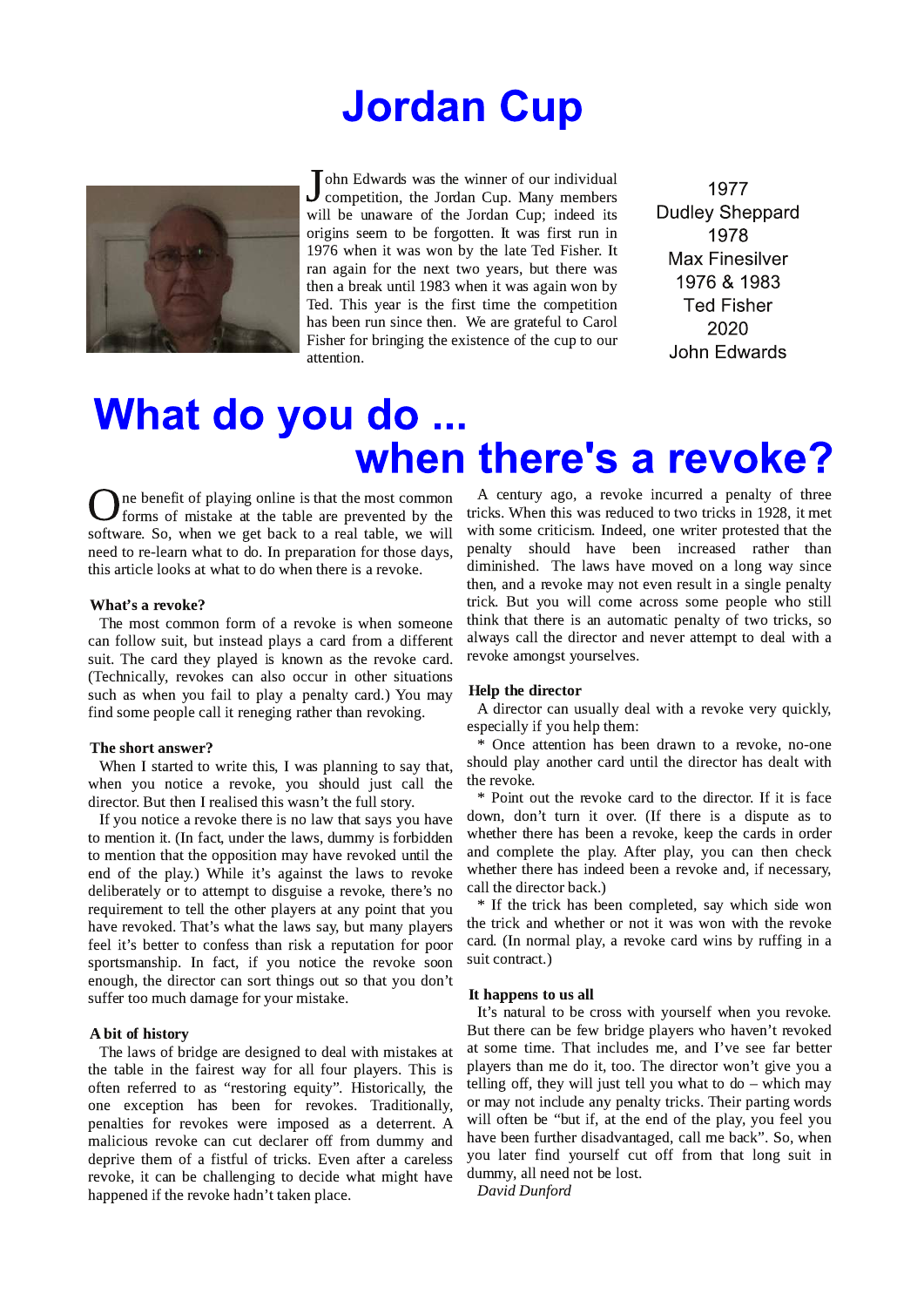# **Bidding a Grand the Simple Way**

This is a hand taken from a Tigers pairs duplicate on a  $\blacksquare$  Tuesday afternoon. Bibi is my partner along with Marian and Liz as opposition, all regulars on BBO.

Bibi opens  $1\blacktriangledown$  although there's a case for opening  $4\blacktriangledown$ . I responded  $1\spadesuit$ ; no need to rush. (If you have it amongst your methods then the Jacobi 2NT is an option). What I saw was a lot of players leaping to  $4\blacktriangledown$ . This is a poor choice as it shuts partner up. This bid is reserved for weaker hands with distribution. Strong hands don't rush; they bid slowly to gather information. Hence my simple 1<sup>•</sup> giving partner as much room as possible to best decribe her hand without any pressure.

So, Bibi leaps to 4<sup>v</sup> which is correct, showing big distribution with a 7-card suit and some extras, but not a big hand in terms of values. (With my hand I would have been very unlucky not to find the  $\blacktriangledown AK$  with partner, after all we do have at least 11 hearts between us!)

A lot of players did use Blackwood, but most failed to count the tricks they can make with the information they had gathered. (See below for counting)

As I have mentioned before, trust your partner (in bidding and play)! With a bigger hand  $3\blacktriangledown$  would have been the bid.

Now I know where I am going. Using Blackwood, if I am told Bibi has no aces we end in  $5\blacktriangledown$ , with 1 ace we are in  $6\blacktriangledown$ , and with both the missing aces we can be in  $7\blacktriangledown$ . So, I ask for aces.

I bid 4NT, Blackwood. (Roman Keycard Blackwood



would have been even better as it can check for the  $\mathbf{v}$ K, but I play straightforward Blackwood with Bibi.) When I'm told she has two aces my eyes light up.

I can count 12 tricks (the opps can only have two hearts without seeing the most) partner's hand. **at** 7H+1S+3D+1C =12......where's trick 13 coming from?

Well, a club ruff looks on (I'm the short hand) and the diamonds look good so there is obviously plenty of play for trick 13.

Lead of  $\clubsuit$ J ... claim! 7H +1S + 4D +1C - Tick. Just to add ... It's Bibi's first Grand Slam, bid and made!

**Andrew Scott** 



# **Are you<br>missing a** coat...

...or your glasses, or a pair of gloves? We have an assortment of lost property at the club. If you think you may have left something there. please contact us in the next couple of weeks. Any items unclaimed by the end of the year will be

donated to a charity shop.



Thank you for supporting our Children in Need Tournament. At 17 tables, it was our biggest turnout for quite a while. Combining table money with individual donations, we raised a total of £241.

Our East-West pairs fared best in the overall ranking, with Pam Maguire and Dave Quinton achieving an impressive 33rd out of the 1,206 pairs who played that night.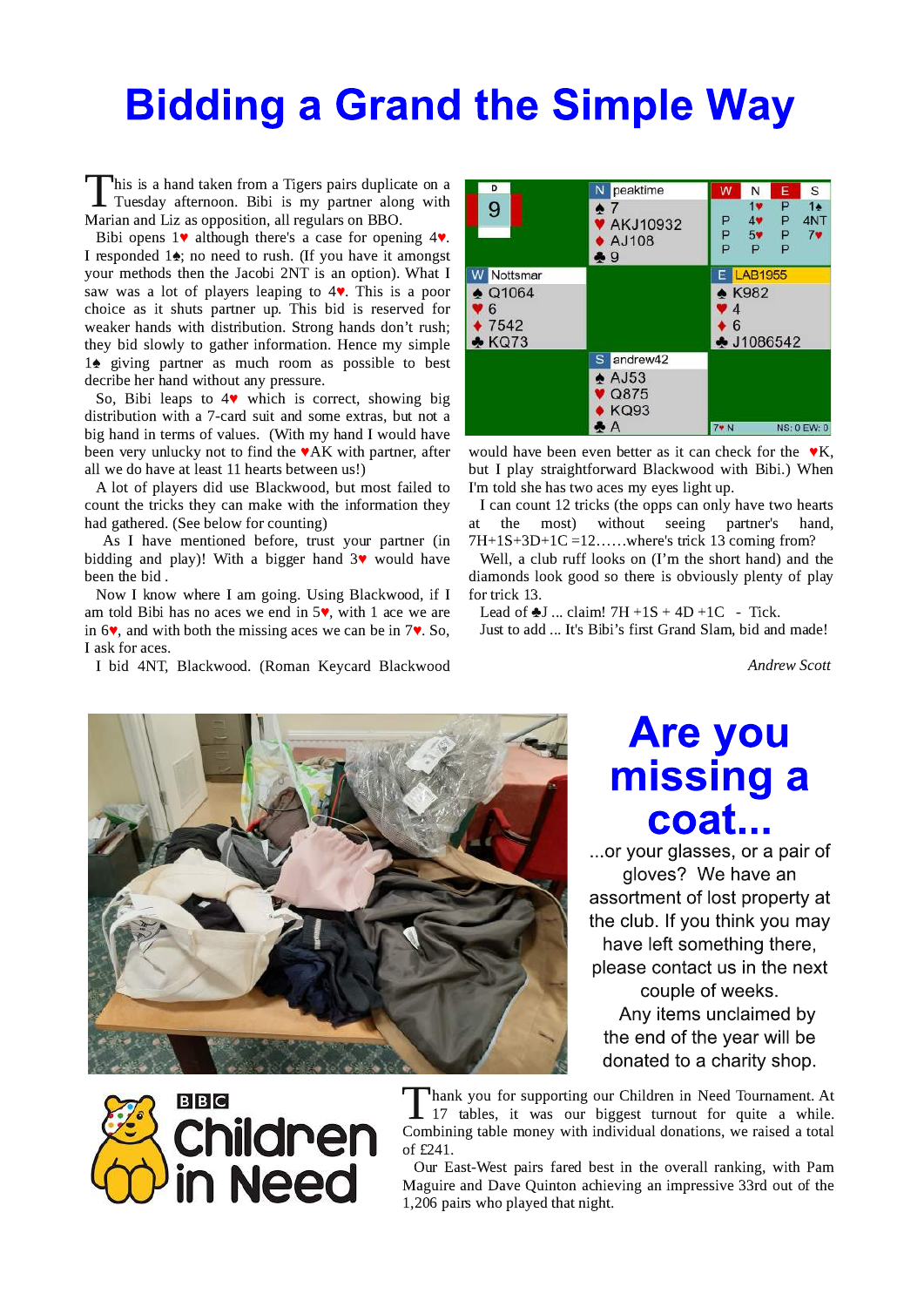### **International Danish Teams**

 $\mathsf{\bar{\text{}}}$ he latest international teams event - with teams from USA, Holland, South Africa,  $\mathsf L$  Ireland, England and Denmark – has come to an end. The Nottingham team did well, finishing fourth out of the 28 teams taking part.

One of the features of a Danish competition, in contrast to the more usual Swiss event, is that you can play the same team more than once, especially when teams are ending up close in the table. Ons Dorp, who ended up second, have been Nottingham's bête noire. They played them twice in this competition, losing both times.

The squad comprised Patrick Gaudart, Mark Goddard, Geoff Topol, Robin Fisher, Frank Ball, Richard Bonello and Ian Dovey.

The team are enjoying the play and are entering the next competition. There will be five rounds of three 8-board matches played on 6 and 12 December and 3, 17 and 31 January i.e. every other Sunday. You can kibitz the matches. Search out any of the team on BBO, such as Andrew 42 or IJD, and click on join in their profile to watch the play.

We wish them every success.



The suggestion that we might try out using RealBridge, where players are in video 1 and audio contact with each other using their device's camera, hasn't generated much response. So, there are no plans to run a trial tournament. However, BBO claim to be developing similar capabilities, so we will return to the topic in due course.

 $N \tilde{E}$  $\overline{O}$   $\overline{A}$ R R C D

|       |      |       | X X N O I N A M Y A T S P D O |           |  |      |  |    |        |  |
|-------|------|-------|-------------------------------|-----------|--|------|--|----|--------|--|
|       |      |       | B F V T C F F O G V N A C P M |           |  |      |  |    |        |  |
|       |      |       | P H X Z F J N X D A S D F M D |           |  |      |  |    |        |  |
|       |      |       | OVERCALLOSMIB                 |           |  |      |  | UR |        |  |
| T O N |      |       | <b>DRSFKODREZRL</b>           |           |  |      |  |    |        |  |
|       |      |       | S J C O P F Z F W Z K C R T X |           |  |      |  |    |        |  |
|       |      |       | P F W A U E X S K S D R V H A |           |  |      |  |    |        |  |
|       |      |       | ROD R G E L S C I             |           |  | UEEB |  |    | $\sim$ |  |
|       |      |       | Y E M S F A A T A F K A G B   |           |  |      |  |    | F      |  |
|       | SZQI |       | M W Y M L G R K D Z R         |           |  |      |  |    |        |  |
|       |      |       | B J F O V R O G B T E C H X T |           |  |      |  |    |        |  |
| C B   | U    |       | <b>FJNPOSBULCJL</b>           |           |  |      |  |    |        |  |
| L C B |      |       | K D V B H M H C Z B O D       |           |  |      |  |    |        |  |
| D Y   | J    | S W T |                               | BFREZJZCH |  |      |  |    |        |  |
| TRI   |      |       | CKF WNONSSZPA                 |           |  |      |  |    |        |  |

| <b>Herres!</b>              |
|-----------------------------|
| <b>Ons Dorp</b>             |
| Leidschestraat              |
| <b>Nottingham</b>           |
| <b>Cool Dudes</b>           |
| <b>Deva Believers</b>       |
| <b>Heerestraat</b>          |
| <b>HERMANUS Springboks</b>  |
| <b>Mountain Dew</b>         |
| Horsham 2                   |
| <b>St Alban Roma</b>        |
| <b>Horsham 1</b>            |
| <b>St Alban Abbotts</b>     |
| <b>Blarney Belles</b>       |
| <b>The Glacial Erratics</b> |
| <b>Coolsingel</b>           |
| <b>Vlieland</b>             |
| Arlington 5                 |
| <b>Fleet Stree</b>          |
| <b>Kings and Queens</b>     |
| <b>Borokho Four</b>         |
| <b>Arlington 1</b>          |
| StCamillus4                 |
| Cork 4                      |
| <b>Borokho S</b>            |
| <b>Four Aces</b>            |
| <b>Smart Passes</b>         |
| <b>Arlington 2</b>          |
|                             |

**CLUBS DIAMONDS HEARTS SPADES TRUMP RUFF PASS ALERT STOP TRICK STAYMAN BLACKWOOD OVERCALL GAME SLAM** 

# **Christmas and New Year's Day**

We don't usually hold a drive on Christmas Day, but these aren't usual times! Provided enough people turn up to play, the tournaments on 25 December and 1 January will go ahead as in the Club calendar. No need to stay sober for the drive home, so why not end the day with a game of cards.